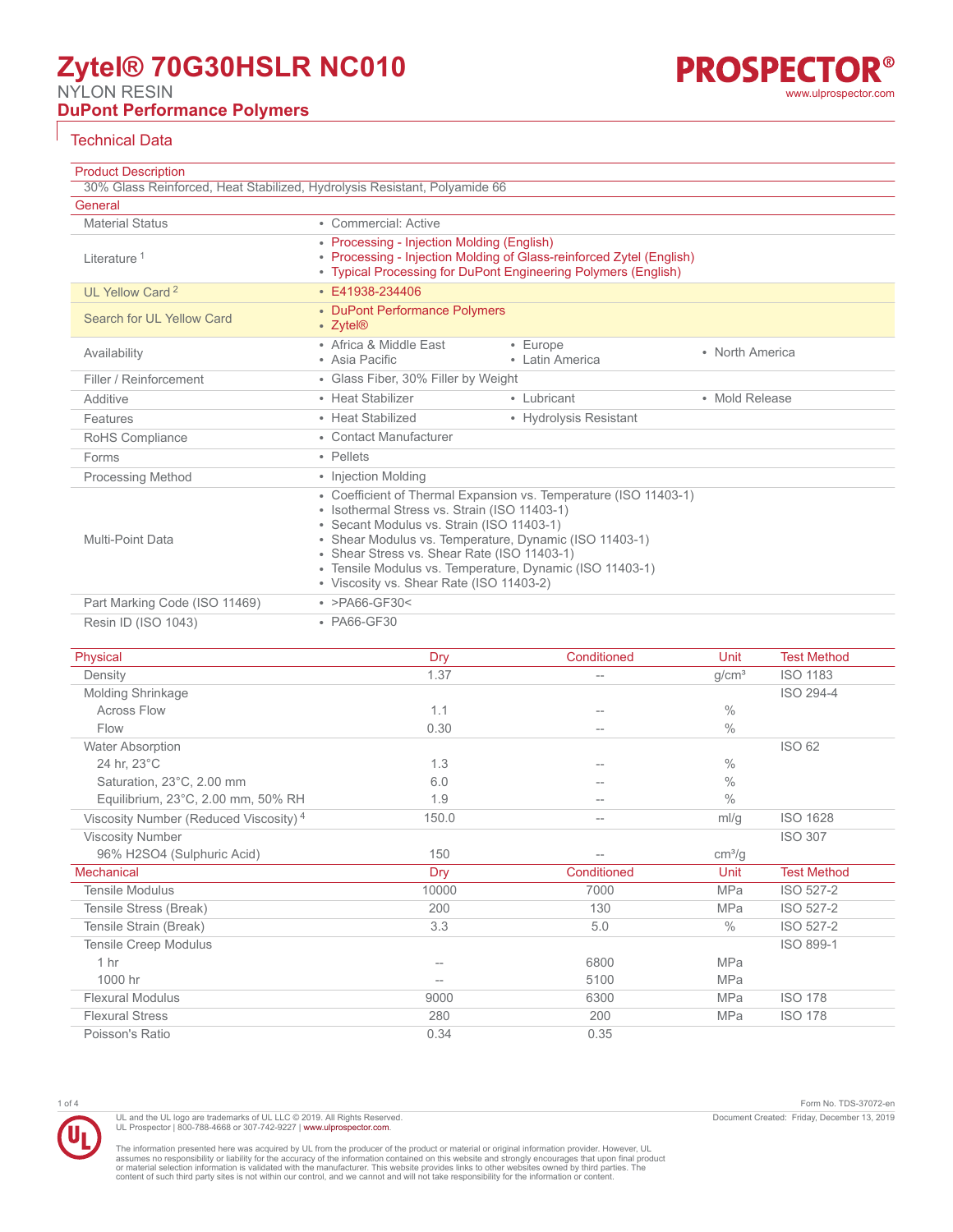### **Zytel® 70G30HSLR NC010** NYLON RESIN **DuPont Performance Polymers** [www.ulprospector.com](http://www.ulprospector.com)

| Impact                                              | <b>Dry</b>               | Conditioned                                         | Unit                                      | <b>Test Method</b> |
|-----------------------------------------------------|--------------------------|-----------------------------------------------------|-------------------------------------------|--------------------|
| Charpy Notched Impact Strength                      |                          |                                                     |                                           | <b>ISO 179/1eA</b> |
| $-40^{\circ}$ C                                     | 10                       | $\overline{\phantom{a}}$                            | kJ/m <sup>2</sup>                         |                    |
| $-30^{\circ}$ C                                     | 10                       | 10                                                  | kJ/m <sup>2</sup>                         |                    |
| $23^{\circ}$ C                                      | 12                       | 15                                                  | kJ/m <sup>2</sup>                         |                    |
| Charpy Unnotched Impact Strength                    |                          |                                                     |                                           | <b>ISO 179/1eU</b> |
| $-30^{\circ}$ C                                     | 70                       | 70                                                  | kJ/m <sup>2</sup>                         |                    |
| $23^{\circ}$ C                                      | 70                       | 80                                                  | kJ/m <sup>2</sup>                         |                    |
| Notched Izod Impact Strength                        |                          |                                                     |                                           | <b>ISO 180/1A</b>  |
| $-30^{\circ}$ C                                     | 12                       | 10                                                  | kJ/m <sup>2</sup>                         |                    |
| $23^{\circ}$ C                                      | 12                       | 14                                                  | kJ/m <sup>2</sup>                         |                    |
| Unnotched Izod Impact Strength                      |                          |                                                     |                                           | <b>ISO 180/1U</b>  |
| $-30^{\circ}$ C                                     | 60                       | $-$                                                 | kJ/m <sup>2</sup>                         |                    |
| $23^{\circ}$ C                                      | 70                       | $-$                                                 | kJ/m <sup>2</sup>                         |                    |
| Multi-Axial Instrumented Impact Energy <sup>5</sup> |                          |                                                     |                                           | ISO 6603-2         |
| 2.00 mm, Total Penetration Energy                   | 5.00                     |                                                     | J                                         |                    |
| <b>Hardness</b>                                     | <b>Dry</b>               | Conditioned                                         | Unit                                      | <b>Test Method</b> |
| <b>Rockwell Hardness</b>                            |                          |                                                     |                                           | ISO 2039-2         |
| M-Scale                                             | 104                      | 88                                                  |                                           |                    |
| R-Scale                                             | 124                      | 117                                                 |                                           |                    |
| Ball Indentation Hardness <sup>6</sup> (H 961/30)   | 270                      | 185                                                 | <b>MPa</b>                                | ISO 2039-1         |
| Thermal                                             | <b>Dry</b>               | Conditioned                                         | Unit                                      | <b>Test Method</b> |
| <b>Heat Deflection Temperature</b>                  |                          |                                                     |                                           |                    |
| 0.45 MPa, Unannealed                                | 261                      | --                                                  | $^{\circ}$ C                              | <b>ISO 75-2/B</b>  |
| 1.8 MPa, Unannealed                                 | 253                      |                                                     | $^{\circ}{\rm C}$                         | <b>ISO 75-2/A</b>  |
| Glass Transition Temperature <sup>7</sup>           | 75.0                     | 20.0                                                | $^{\circ}{\rm C}$                         | ISO 11357-2        |
| Vicat Softening Temperature                         | 250                      | --                                                  | $^{\circ}C$                               | ISO 306/B50        |
|                                                     | 262                      |                                                     | $^{\circ}{\rm C}$                         | ISO 11357-3        |
| Melting Temperature <sup>7</sup>                    |                          | --                                                  |                                           |                    |
| <b>CLTE</b>                                         |                          |                                                     |                                           | ISO 11359-2        |
| Flow                                                | $2.6E - 5$               | --                                                  | cm/cm/°C                                  |                    |
| Flow: -40 to 23°C                                   | $2.6E - 5$               |                                                     | $cm/cm$ <sup>o</sup> $C$                  |                    |
| Flow: 55 to 160°C                                   | $1.3E-5$                 |                                                     | $cm/cm$ <sup>o</sup> $C$                  |                    |
| <b>Transverse</b>                                   | 8.0E-5                   |                                                     | $cm/cm$ <sup><math>\degree</math></sup> C |                    |
| Transverse: -40 to 23°C                             | 7.0E-5                   |                                                     | $cm/cm$ <sup><math>\degree</math></sup> C |                    |
| Transverse: 55 to 160°C                             | $1.3E - 4$               | $\overline{\phantom{0}}$                            | $cm/cm$ <sup><math>\degree</math></sup> C |                    |
| <b>Effective Thermal Diffusivity</b>                | 1.10E-7                  | $\overline{a}$                                      | $m^2/s$                                   |                    |
| <b>Electrical</b>                                   | <b>Dry</b>               | Conditioned                                         | Unit                                      | <b>Test Method</b> |
| <b>Surface Resistivity</b>                          | $\overline{\phantom{a}}$ | $1.0E + 13$                                         | ohms                                      | IEC 62631-3-2      |
| Volume Resistivity                                  | $> 1.0E + 13$            | $1.0E + 9$                                          | ohms·m                                    | IEC 62631-3-1      |
| Electric Strength                                   | 38                       | 32                                                  | kV/mm                                     | IEC 60243-1        |
| <b>Relative Permittivity</b>                        |                          |                                                     |                                           | IEC 62631-2-1      |
| 1 MHz                                               | 4.10                     | 4.60                                                |                                           |                    |
| 100 Hz                                              | 4.30                     | 11.0                                                |                                           |                    |
| <b>Dissipation Factor</b>                           |                          |                                                     |                                           | IEC 62631-2-1      |
| 100 Hz                                              | 7.0E-3                   | 0.46                                                |                                           |                    |
| 1 MHz                                               | 0.015                    | 0.065                                               |                                           |                    |
| Comparative Tracking Index (CTI) (3.00 mm)          | PLC 1                    | $\qquad \qquad -$                                   |                                           | <b>UL 746</b>      |
| <b>Comparative Tracking Index</b>                   | 450                      | $\hspace{0.05cm} -\hspace{0.05cm} -\hspace{0.05cm}$ | $\vee$                                    | <b>IEC 60112</b>   |

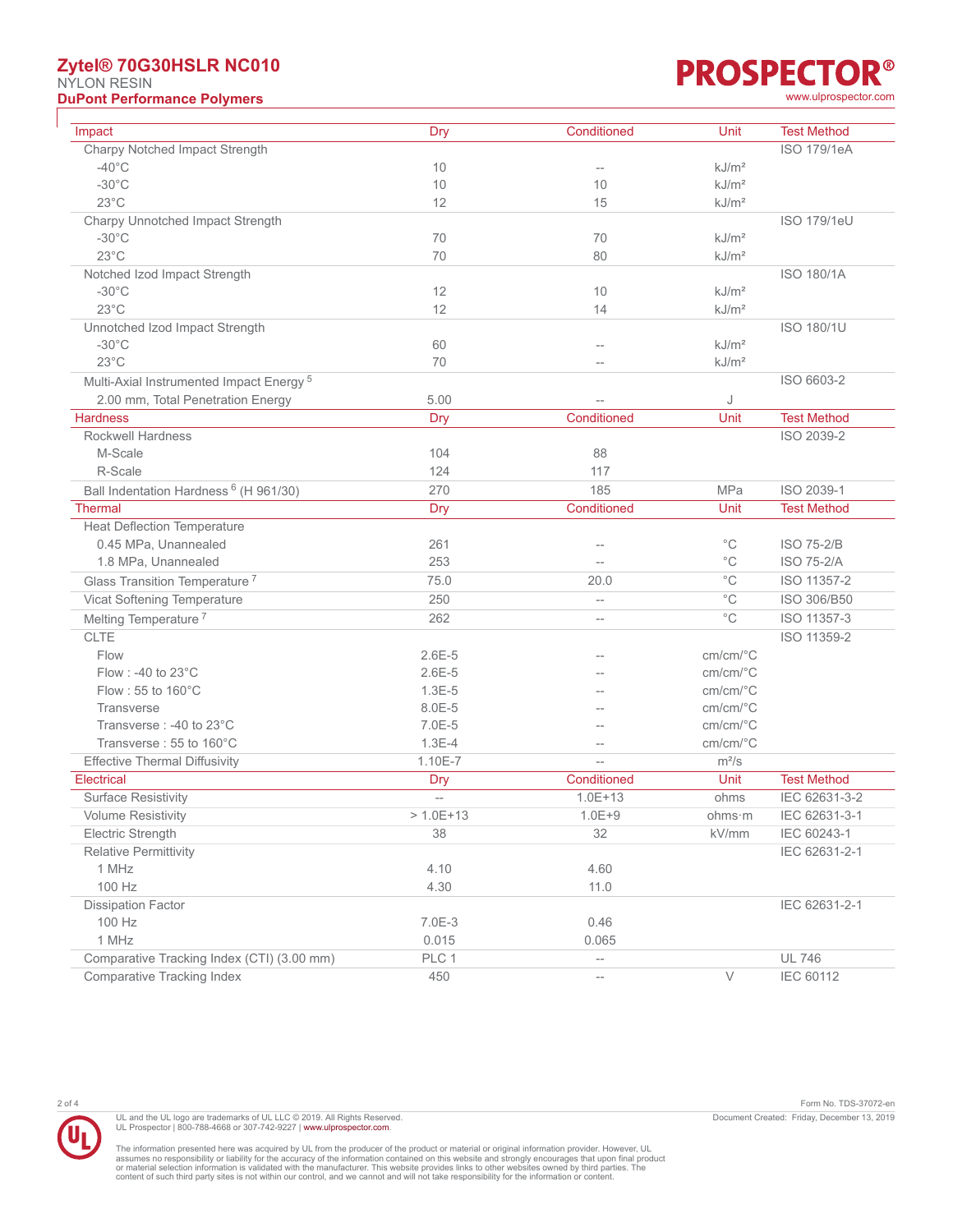### **Zytel® 70G30HSLR NC010** NYLON RESIN **DuPont Performance Polymers** [www.ulprospector.com](http://www.ulprospector.com)

# R® **PROSPECTC**

| Flammability                                        | Dry                                                | Conditioned | Unit                    | <b>Test Method</b>        |
|-----------------------------------------------------|----------------------------------------------------|-------------|-------------------------|---------------------------|
| Burning Rate <sup>8</sup> (1.00 mm)                 | 24                                                 | $-$         | mm/min                  | <b>ISO 3795</b>           |
| Flame Rating                                        |                                                    |             |                         | <b>UL 94</b>              |
| $0.75$ mm                                           | <b>HB</b>                                          | $- -$       |                         | IEC 60695-11-10.<br>$-20$ |
| $1.5 \text{ mm}$                                    | <b>HB</b>                                          | --          |                         |                           |
| Oxygen Index                                        | 24                                                 | $-$         | $\frac{0}{0}$           | ISO 4589-2                |
| <b>FMVSS Flammability</b>                           | SE/B                                               | $-$         |                         | <b>FMVSS 302</b>          |
| Fogging                                             |                                                    |             |                         | ISO 6452                  |
| F-value (refraction)                                | 95                                                 |             | $\frac{0}{0}$           |                           |
| G-value (condensate)                                | $3.0E - 4$                                         |             | g                       |                           |
| <b>Fill Analysis</b>                                | Dry                                                | Conditioned | Unit                    |                           |
| <b>Melt Density</b>                                 | 1.20                                               | --          | g/cm <sup>3</sup>       |                           |
| Ejection Temperature                                | 210                                                | $-$         | $^{\circ}$ C            |                           |
| Specific Heat Capacity of Melt                      | 2290                                               | $-$         | $J/kg$ <sup>o</sup> $C$ |                           |
| Thermal Conductivity of Melt                        | 0.21                                               | $=$         | W/m/K                   |                           |
| <b>Additional Information</b>                       | Dry                                                | Conditioned | Unit                    | <b>Test Method</b>        |
| <b>Emission of Organic Compounds</b>                | 3.20                                               | $-$         | µgC/g                   | <b>VDA 277</b>            |
| <b>ISO Designation</b>                              | ISO 16396-<br>PA66, GF30, M1GHNRW, S1<br>$4 - 100$ | --          |                         |                           |
| Odor                                                | 4.50                                               | $- -$       |                         | <b>VDA 270</b>            |
| Thermal Desorption Analysis of Organic<br>Emissions | 5.00                                               | --          | $\mu$ g/g               | <b>VDA 278</b>            |

| Injection                      | Dry Unit                         |  |
|--------------------------------|----------------------------------|--|
| <b>Drying Temperature</b>      | $80^{\circ}$ C                   |  |
| Drying Time - Desiccant Dryer  | $2.0 \text{ to } 4.0 \text{ hr}$ |  |
| Suggested Max Moisture         | 0.20%                            |  |
| Processing (Melt) Temp         | 285 to 305 $\degree$ C           |  |
| Melt Temperature, Optimum      | 295 °C                           |  |
| Mold Temperature               | 70 to 120 °C                     |  |
| Mold Temperature, Optimum      | 100 °C                           |  |
| <b>Holding Pressure</b>        | 50.0 to 100 MPa                  |  |
| Drying Recommended             | yes                              |  |
| <b>Hold Pressure Time</b>      | $3.00$ s/mm                      |  |
| Maximum Screw Tangential Speed | $12 \text{ m/min}$               |  |

### **Notes**

 $1$  These links provide you with access to supplier literature. We work hard to keep them up to date; however you may find the most current literature from the supplier.

<sup>2</sup> A UL Yellow Card contains UL-verified flammability and electrical characteristics. UL Prospector continually works to link Yellow Cards to individual plastic materials in Prospector, however this list may not include all of the appropriate links. It is important that you verify the association between these Yellow Cards and the plastic material found in Prospector. For a complete listing of Yellow Cards, visit the UL Yellow Card Search.

 $3$  Typical properties: these are not to be construed as specifications. <sup>4</sup> 96% Sulphuric Acid  $54.5$  m/sec 6 Derived from Similar Grade

 $710^{\circ}$ C/min

8 FMVSS 302



UL and the UL logo are trademarks of UL LLC © 2019. All Rights Reserved. UL Prospector | 800-788-4668 or 307-742-9227 | [www.ulprospector.com](http://www.ulprospector.com).

3 of 4 Form No. TDS-37072-en Document Created: Friday, December 13, 2019